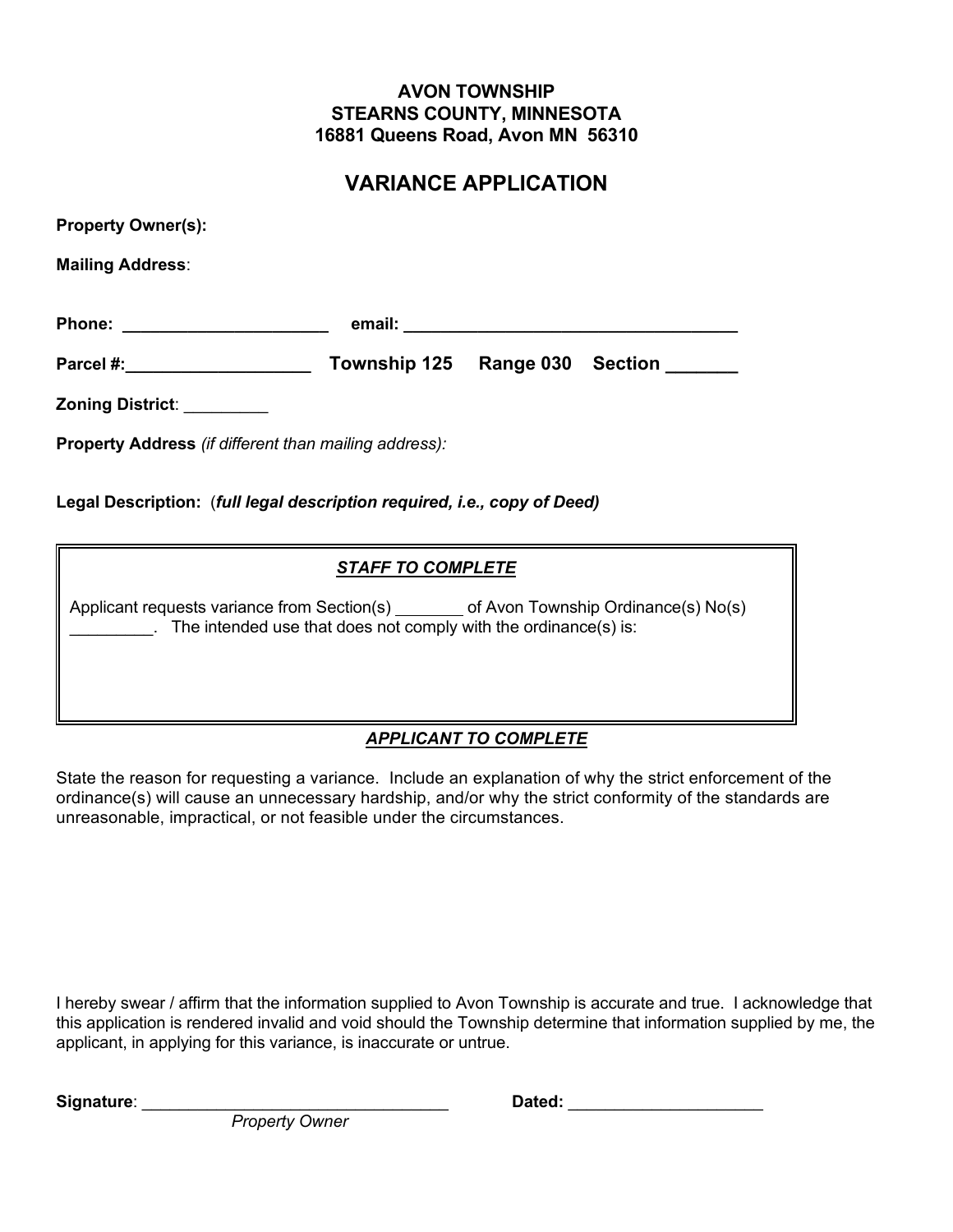# **Criteria for Granting a Variance Include**:

- 1. No excessive burdens on existing parks, schools, streets, and other public facilities and utilities which serve or are proposed to serve the area.
- 2. Sufficiently compatible with or separated by distance or screening from adjacent agriculturally or residentially zoned or used land so that existing property will not be depreciated in value and there will be no deterrence to development of adjacent land.
- 3. The structure and site appearance will not have adverse effect upon adjacent properties.
- 4. Use is reasonably related to the existing land use.
- 5. Use is consistent with the purpose of Zoning Ordinance and Zoning District.
- 6. Use is not in conflict with the land use plan of the Township.
- 7. Use will not create traffic hazards or congestion
- 8. Use is in harmony with the general purpose and intent of the applicable ordinances
- 9. Use is consistent with the comprehensive plan
- 10. Use is necessary to alleviate practical difficulties or particular \*hardship resulting from strict enforcement of the applicable ordinance? A hardship means that the property cannot be put to reasonable use if forced to comply with the requirements of the applicable ordinance; the plight of the landowner is due to circumstances unique to the property and not created by the property owner or a previous owner; and the variance, if granted, will not alter the essential character of the locality.
- 11. Use does not involve only economic hardship.

Fee: (Non-Refundable): \$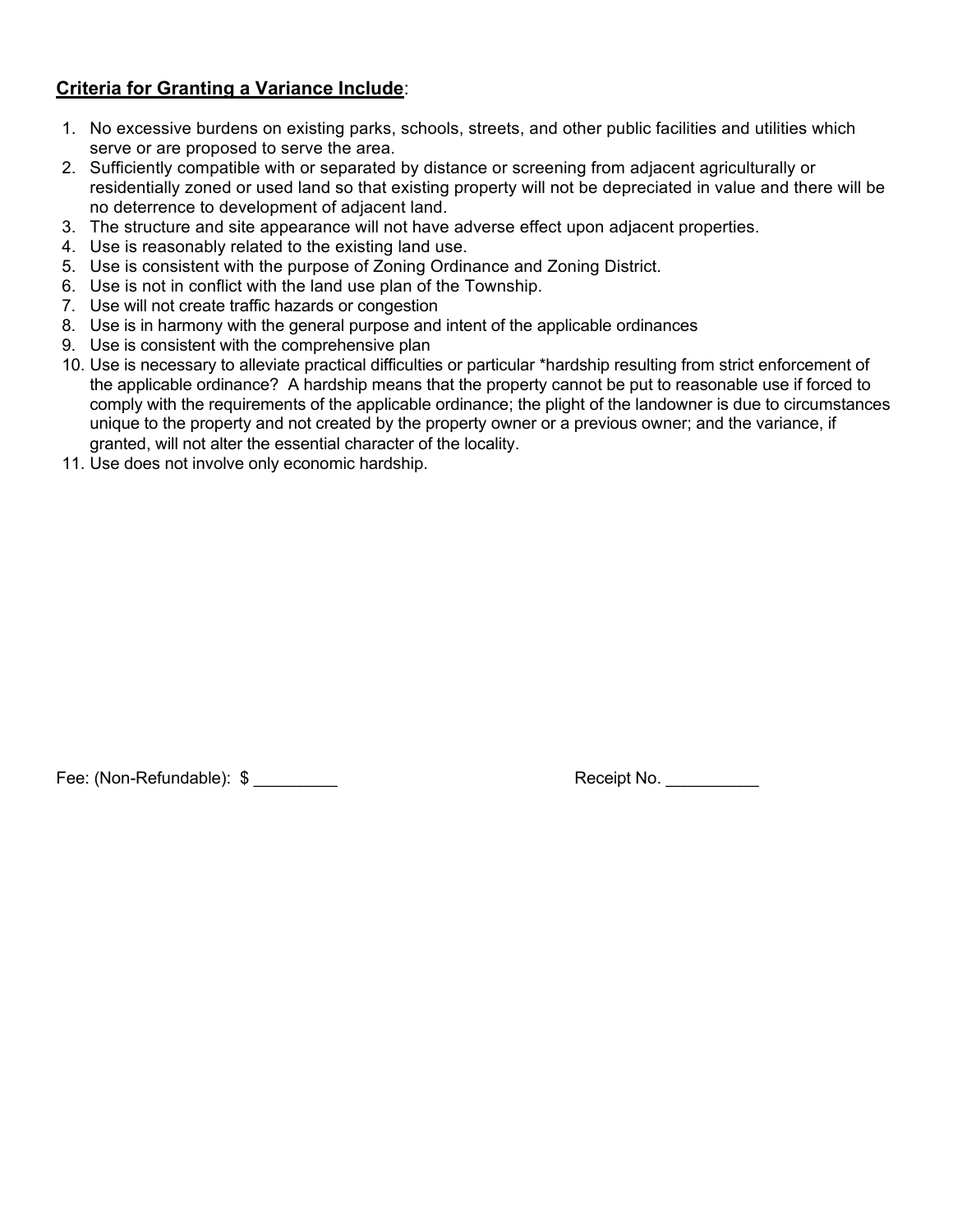# **AVON TOWNSHIP VARIANCE APPLICATION – SITE PLAN**

Provide a sketch (*in the box below*), aerial photograph, plat, or other map that shows:

- 1. Dimensions of site.
- 2. Dimensions and location of structures
- 3. Setbacks from road rights-of-way, property lines and easements.
- 4. Locations of sewage treatment system and well(s).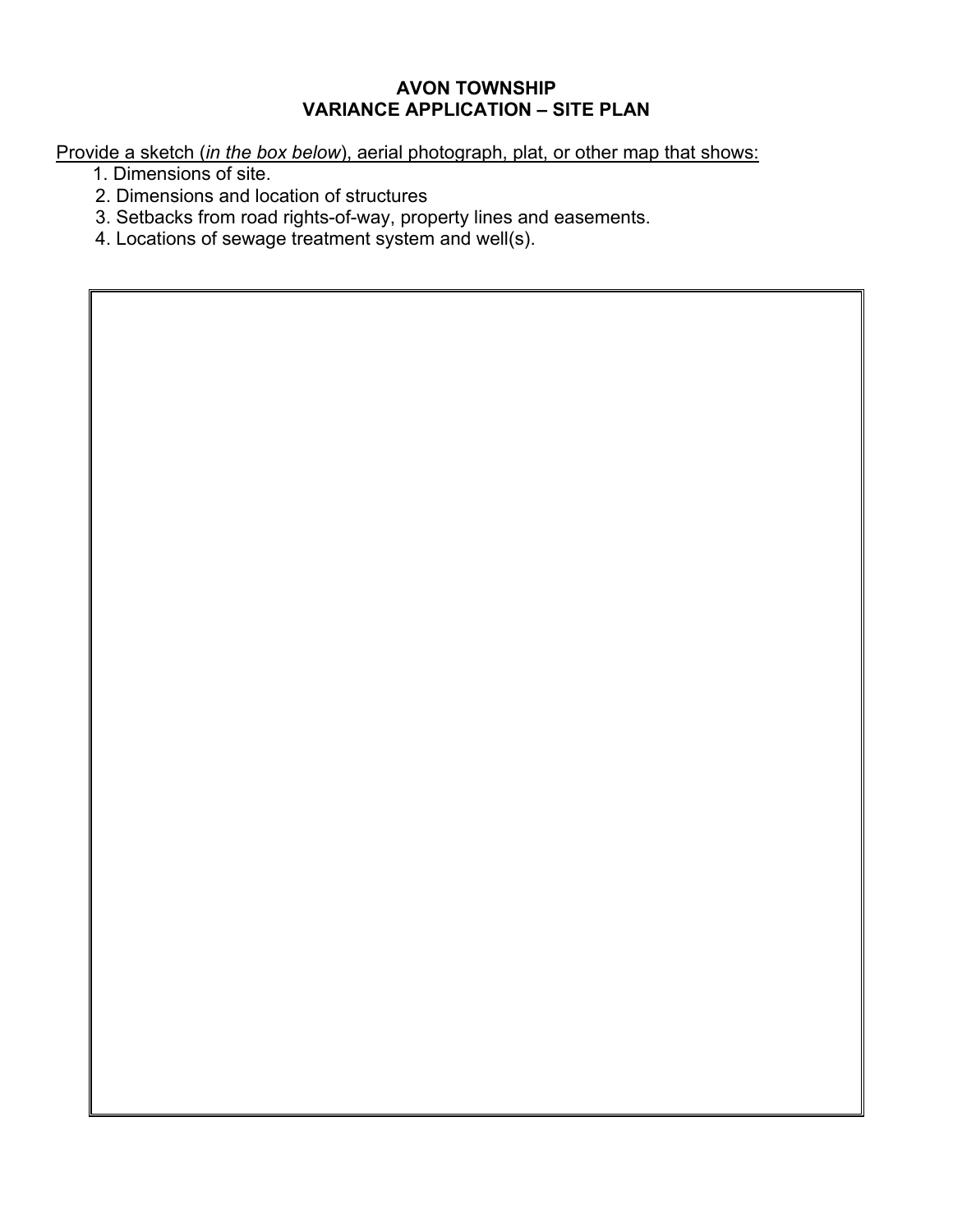# **Avon Township Planning Commission VARIANCE RECOMMENDATION**

**Stearns County State of Minnesota IN RE: Variance Request**

# **Administrative Information**

\_\_\_\_\_\_\_\_\_\_\_\_\_\_\_\_\_\_ (name) applied for a variance from Section(s) \_\_\_\_\_\_ of Avon Township Ordinance(s)  $N(s)$  [10] The intended use that does not comply with the ordinance(s) is:

**Property Legal Description**: (*append if necessary*)

**Parcel ID#:**

**Township 125 Range 030 Section \_\_\_\_\_\_\_\_\_\_\_**

On \_\_\_\_\_\_\_ (date) the Planning Commission of Avon Township met and held a public hearing to consider this Variance request. Said public hearing was duly noticed by publication, posting and mail. Based on the application and evidence received at the above said hearing the Planning Commission makes the following findings of fact and recommendation.

## **FINDINGS OF FACT**

- 1. The applicant is requesting a variance (see above)
- 2. The legal description of the property is as above.
- 3. The property is currently zoned
- 4. The Planning Commission has considered the findings (appended).

## **RECOMMENDATION**

The Planning Commission of Avon Township recommends to the Board of Supervisors of Avon Township that the application of The Contract of Avon Township that the application of

\_\_\_\_\_\_\_\_\_\_\_\_\_\_\_\_\_\_\_\_\_\_\_\_\_\_\_\_\_\_\_\_\_\_\_\_\_\_\_\_\_\_\_\_\_\_\_\_\_\_\_\_\_\_\_\_\_\_\_\_\_\_\_\_\_\_\_\_\_

at their property at  $\blacksquare$ 

\_\_\_\_\_\_\_ Approved \_\_\_\_\_\_\_ Denied (*Findings Of Fact appended*)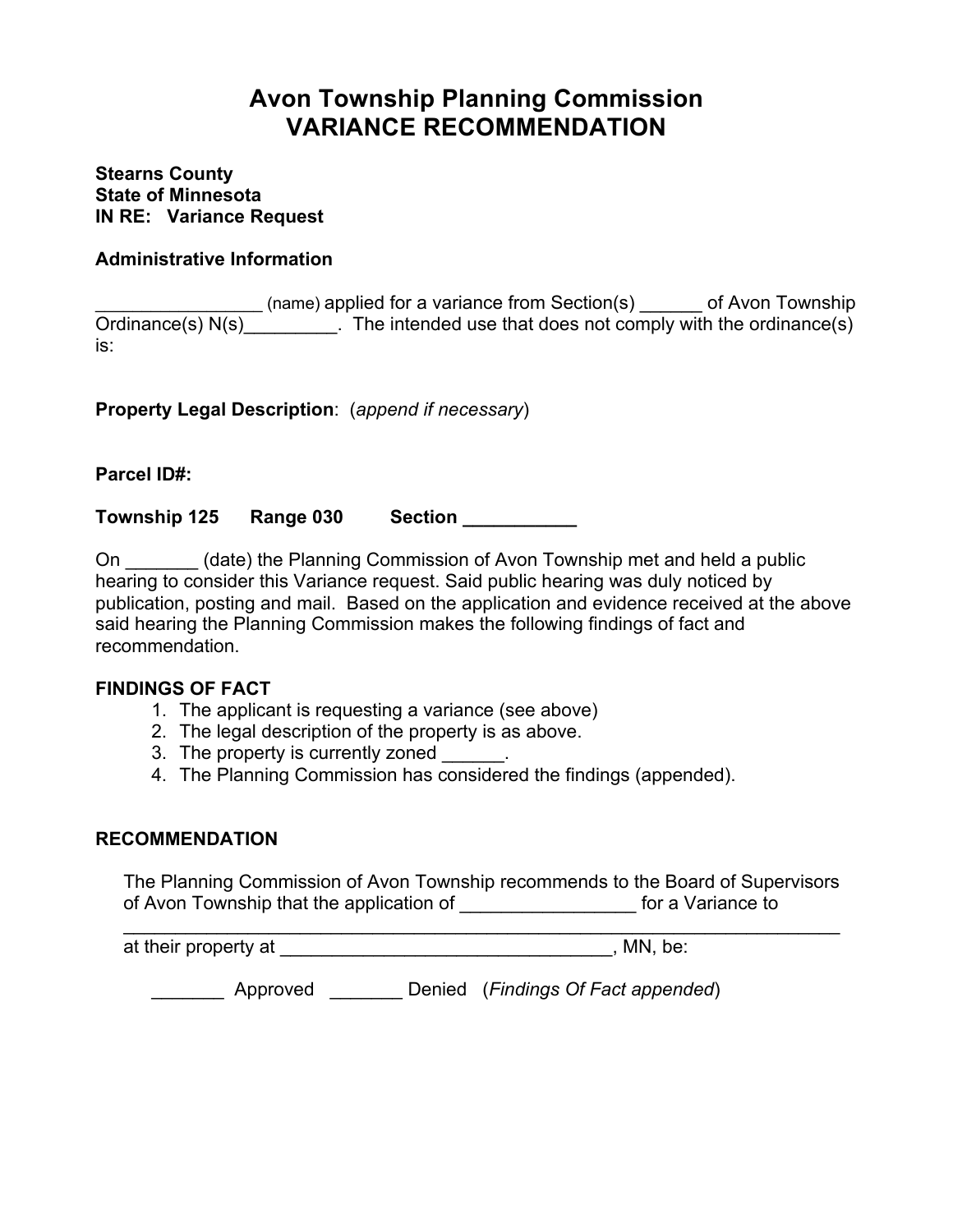The Planning Commission recommends that the approval be conditioned on the following stipulations:

1.

- 2.
- 3.

The Planning Commission recommends disapproval for the following reasons:

- 1.
- 
- 2.
- 3.

# **APPROVAL**

\_\_\_\_\_\_\_\_\_\_\_\_\_\_\_\_\_\_\_\_\_\_\_\_\_\_\_\_ \_\_\_\_\_\_\_\_\_\_\_\_\_\_\_\_\_\_\_\_\_\_\_\_\_\_\_\_ Avon Township Chair (*sign*) Avon Township Chair (*print*)

\_\_\_\_\_\_\_\_\_\_\_\_\_\_\_\_\_\_\_\_\_\_\_\_\_\_\_\_

# **ATTEST**

(*sign*) Date

\_\_\_\_\_\_\_\_\_\_\_\_\_\_\_\_\_\_\_\_\_\_\_\_\_\_\_\_ \_\_\_\_\_\_\_\_\_\_\_\_\_\_\_\_\_\_\_\_\_\_\_\_\_\_\_\_

(*print; include title*)

(Avon Township Seal}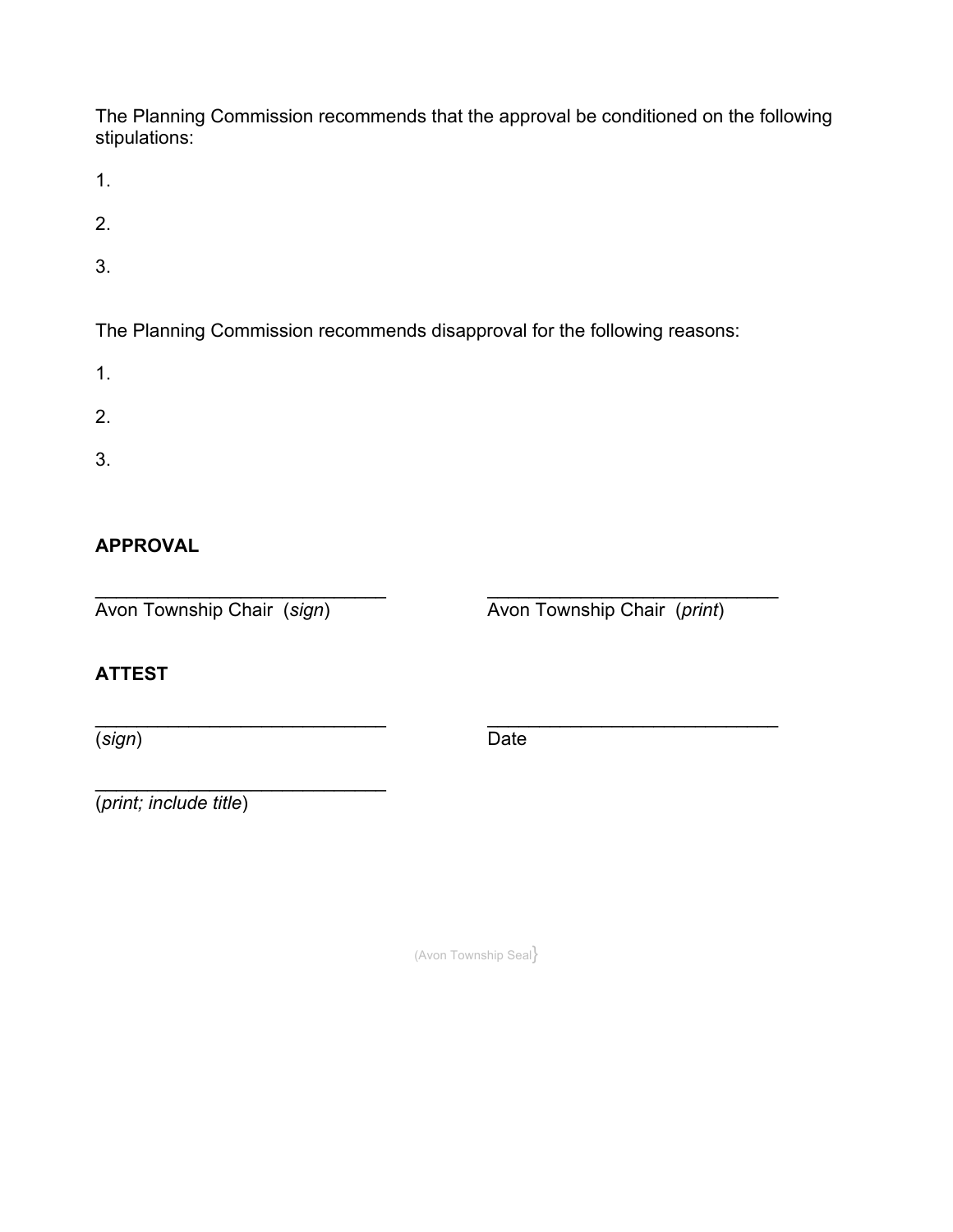# **Findings of Facts - Variances**

#### **Name of Applicant(s)**: **Date**: **Variance Request**:

A variance may be granted only where the strict enforcement of township controls will result in unnecessary hardship. A determination that a "hardship" exists is based upon the consideration of the following criteria:

| <b>Findings</b>                                                                                                                                                                          |  | <b>PC Member Response</b><br>(name; yes/no) |  |  | <b>Summary</b> |          |  |
|------------------------------------------------------------------------------------------------------------------------------------------------------------------------------------------|--|---------------------------------------------|--|--|----------------|----------|--|
|                                                                                                                                                                                          |  |                                             |  |  |                | (yes/no) |  |
| Is the proposed use allowed in the zoning district in which the subject                                                                                                                  |  |                                             |  |  |                |          |  |
| property is located? Yes/No                                                                                                                                                              |  |                                             |  |  |                |          |  |
| Is the variance in harmony with the general purpose and intent of the<br>applicable ordinance(s)? Yes/No                                                                                 |  |                                             |  |  |                |          |  |
| Are terms of the variance consistent with the comprehensive plan?<br>Yes/No                                                                                                              |  |                                             |  |  |                |          |  |
| The variance may be granted to alleviate practical difficulties or particular hardship* resulting from strict<br>enforcement of the applicable ordinance as determined by the following: |  |                                             |  |  |                |          |  |
| The property owner proposes to use the property in a reasonable manner?<br>Yes/No                                                                                                        |  |                                             |  |  |                |          |  |
| The plight of the landowner is due to circumstances unique to the<br>property and not created by the property owner or a previous owner?<br>Yes/No                                       |  |                                             |  |  |                |          |  |
| The variance, if granted, will not alter the essential character of the<br>locality? Yes/No                                                                                              |  |                                             |  |  |                |          |  |
| The need for the variance involves more than economic hardship?<br>Yes/No                                                                                                                |  |                                             |  |  |                |          |  |